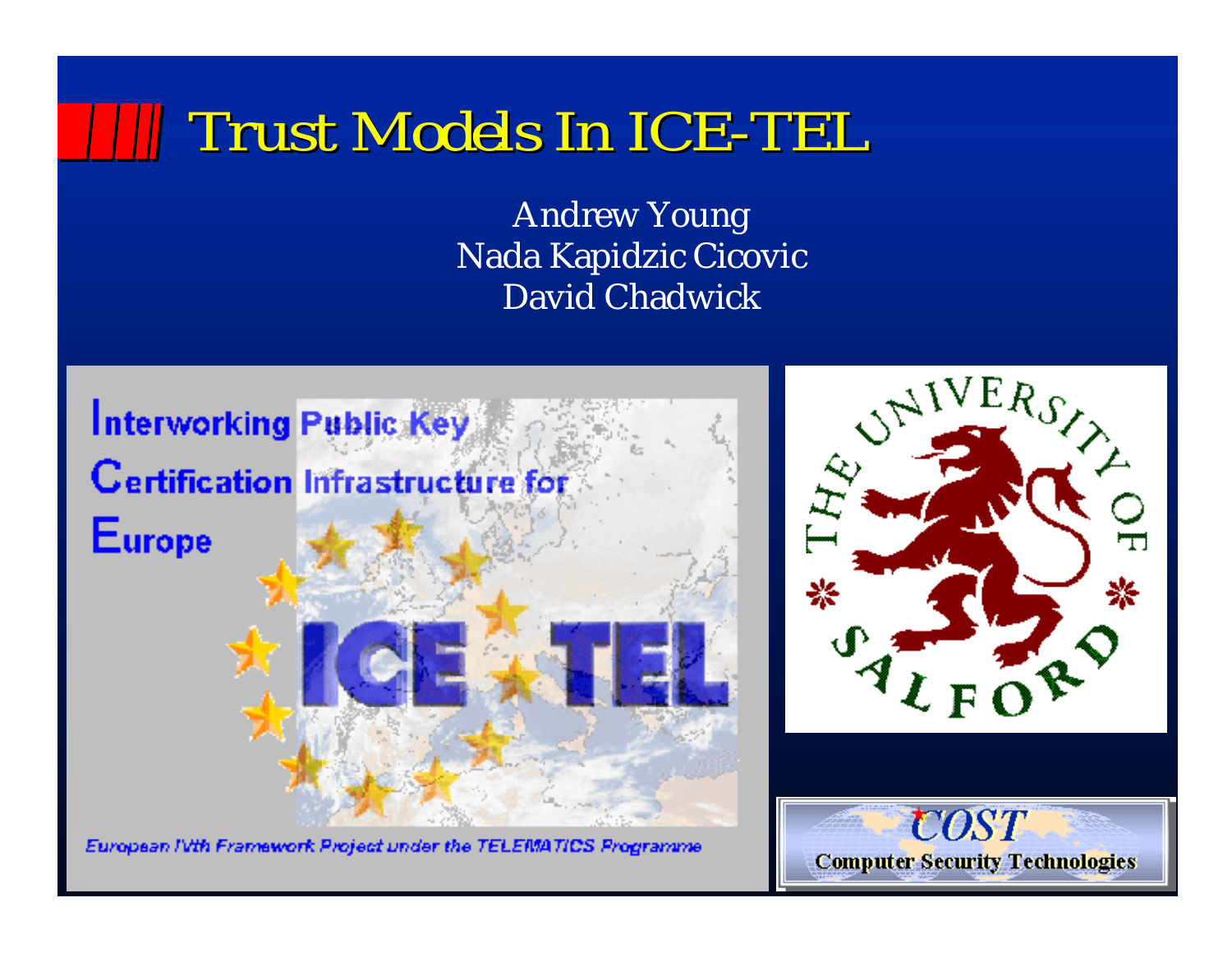# *Overview Overview*

● A quick look at public key authentication ● Comparison of existing trust models ● ICE-TEL, the best of both worlds ● Examples

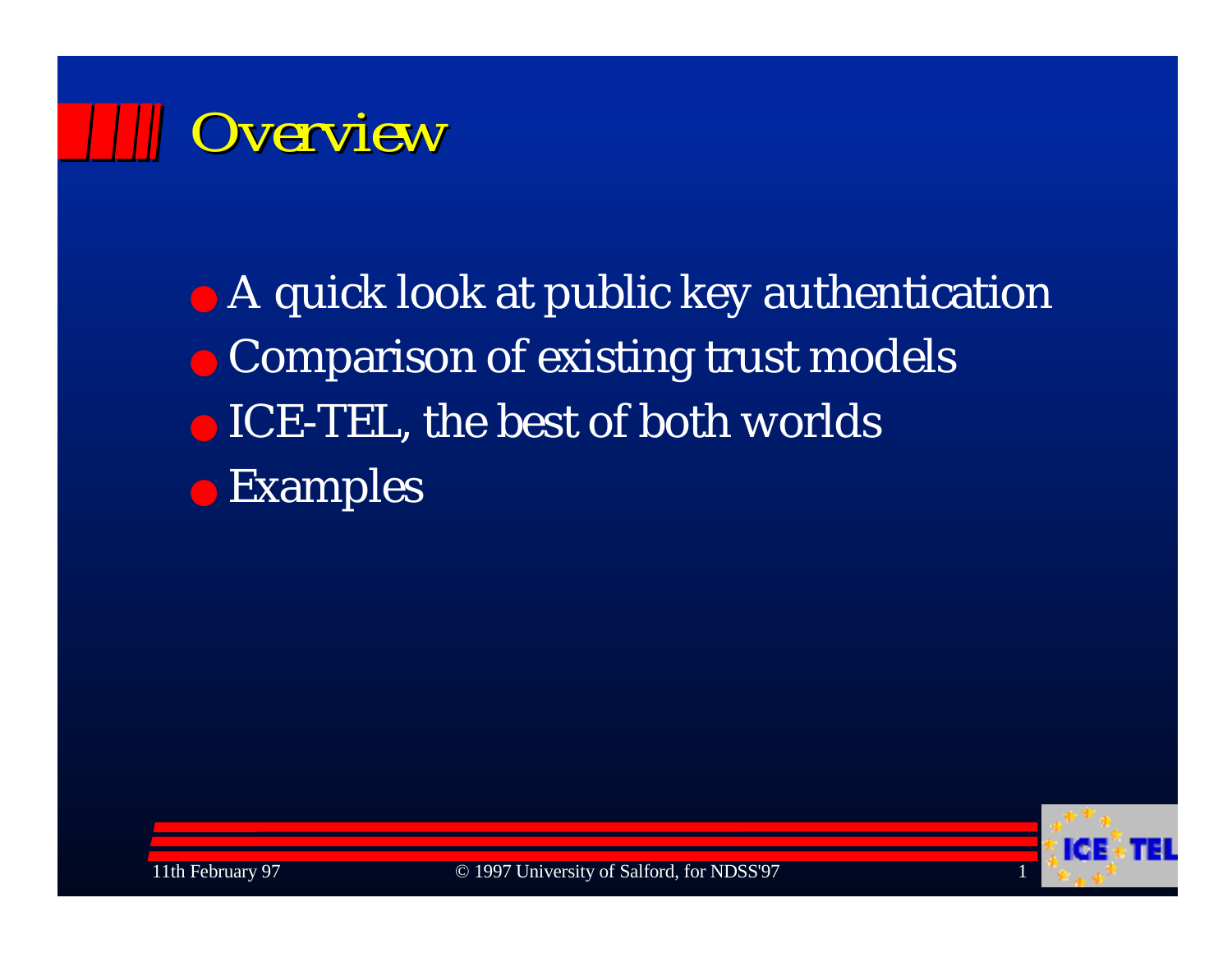### *Public Key Authentication Public Key Authentication*

- To verify a digital signature, I need
	- the signer's public key
	- to be sure who "owns the public key"
		- » (i.e. who knows the corresponding private key)
- Certification
	- – Third party assertion of "who owns which public key"
- Which third parties do I trust?
	- On what basis do they make their assertion?
	- What guarantees do they give? Liability?

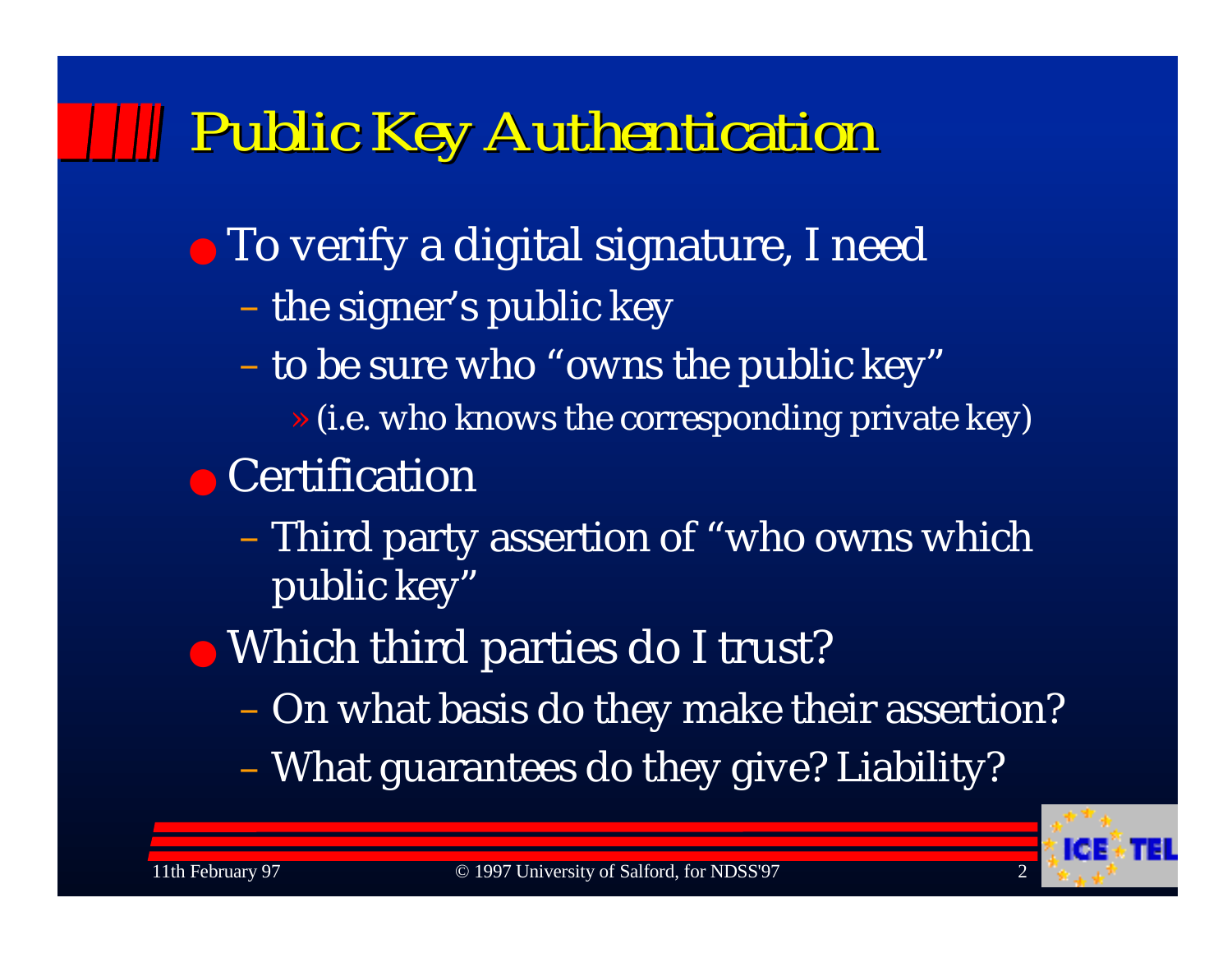## *Certification Certification*

- Third party issues certificate, comprising:
	- Who is doing the asserting (issuer)
	- Who is the subject of the assertion
	- What is being asserted (public key)
	- The small print (certification policy)
	- Digital signature
- Syntactic check of certificates tells me if the public key is accurate
- Semantic check of policies tells me who the public key belongs to

– or what can be done with it

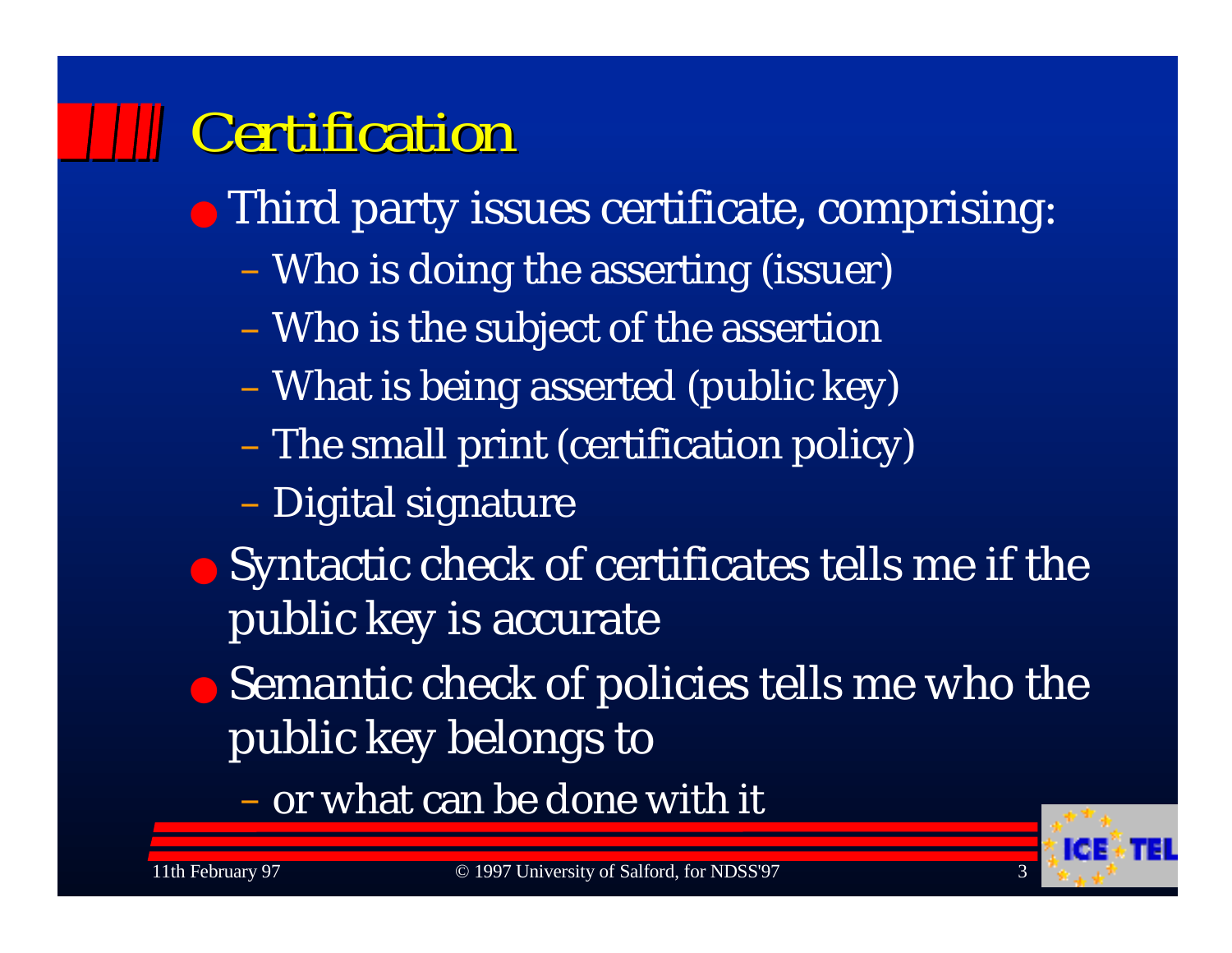#### *PGP Trust Model PGP Trust Model*

● Web of trust

- Third party is "Trusted Introducer"
- Introducer does not have a "policy"





11th February 97 © 1997 University of Salford, for NDSS'97 4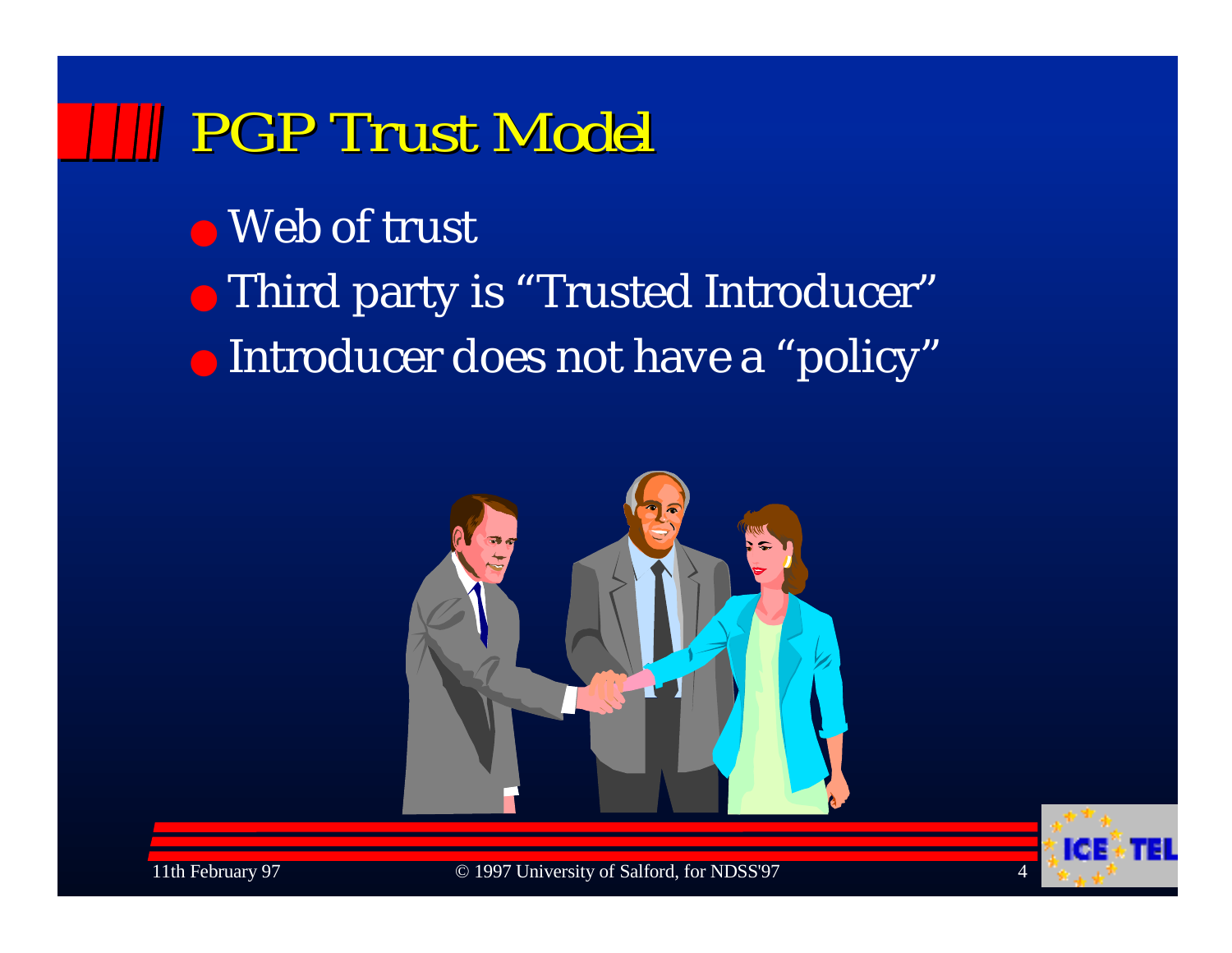#### *PEM Trust Model PEM Trust Model*

● CA hierarchy

● PCAs publish a "certification policy"

● IPRA ties the PCAs together

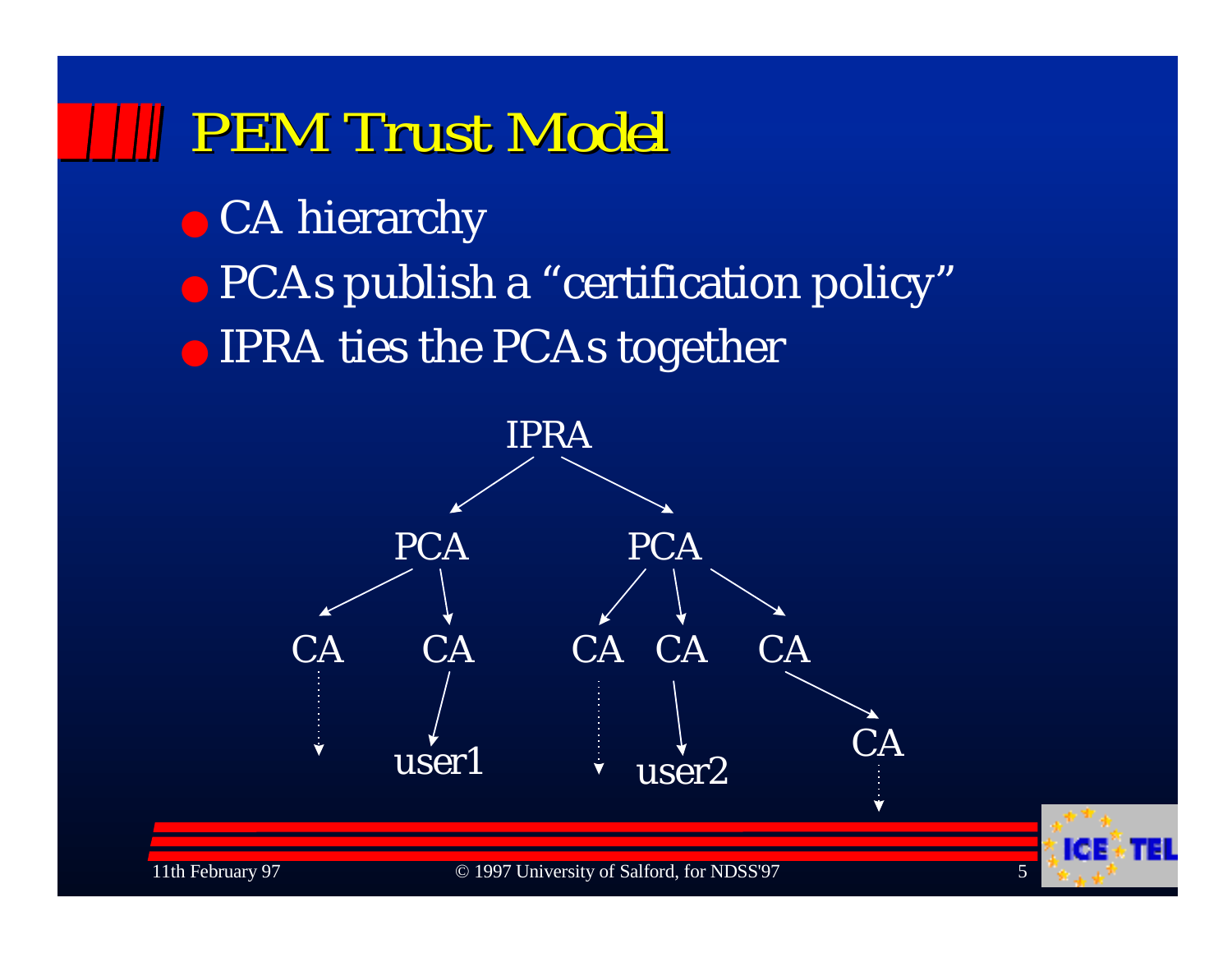#### *The Gap in the Market The Gap in the Market*

● PGP is user-centric ● PGP does not scale up to large communities ● PEM is organisation-centric • PEM does not scale down to small communities

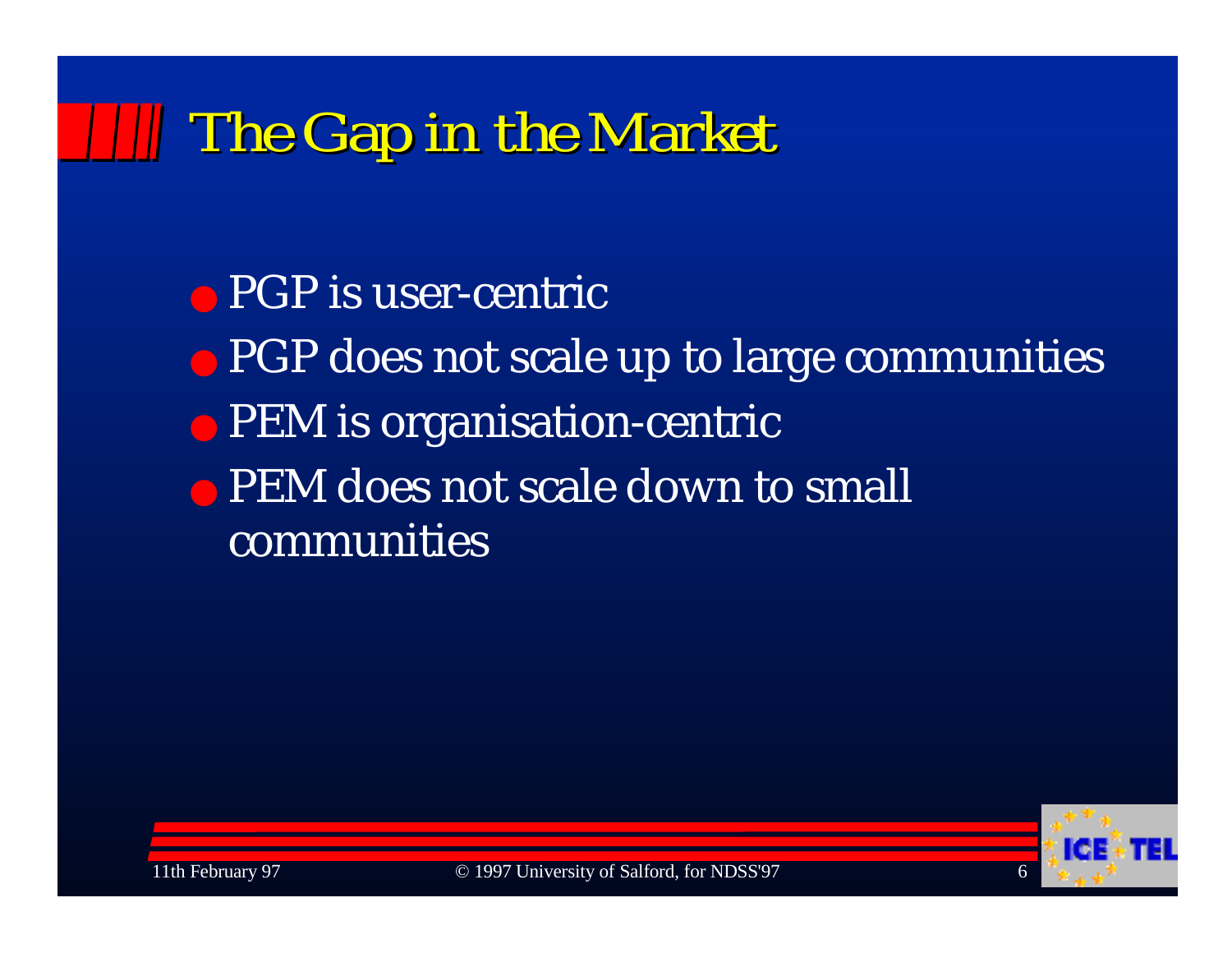## *The ICE-TEL Trust Model The ICE-TEL Trust Model*

● Supports diverse security domains single users simple groups or small organisations – complex organisations ● Supports organic growth, allowing reorganisation of domains ● Trust between domains is by choice, and need not be mutual or transitive● No central infrastructure

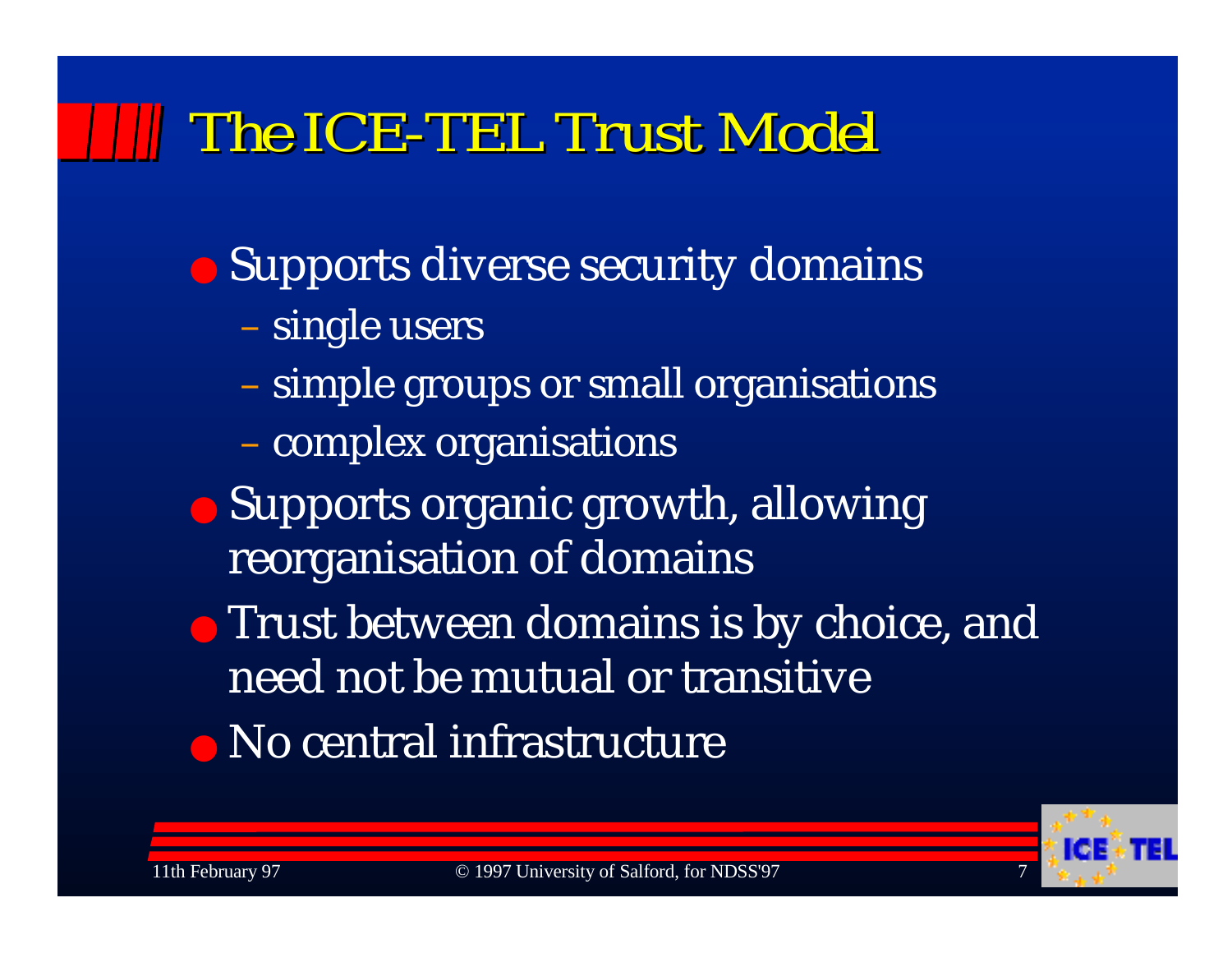#### *Trust Points Trust Points*

- Each security domain contains trust points
- A trust point is a CA with an advertised policy
- Security domains interlinked by crosscertification among trust points
- User advertises certification path to trust point
- **Trust point advertises the cross-certificates it** has issued

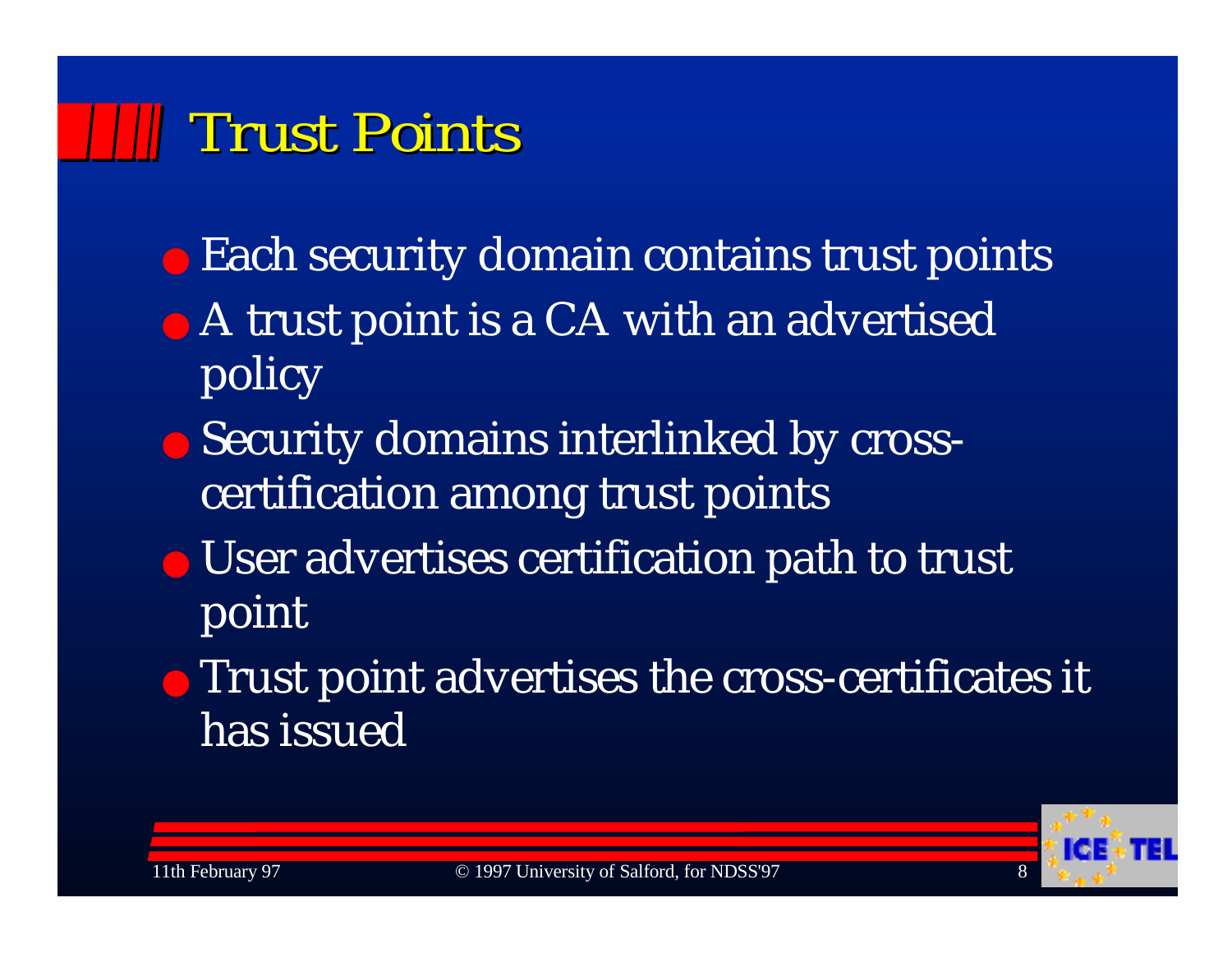### *Personal Security Environment Personal Security Environment*

● Each user securely stores – the public key of a trusted user – the public key and policy of a trusted CA



11th February 97 © 1997 University of Salford, for NDSS'97 9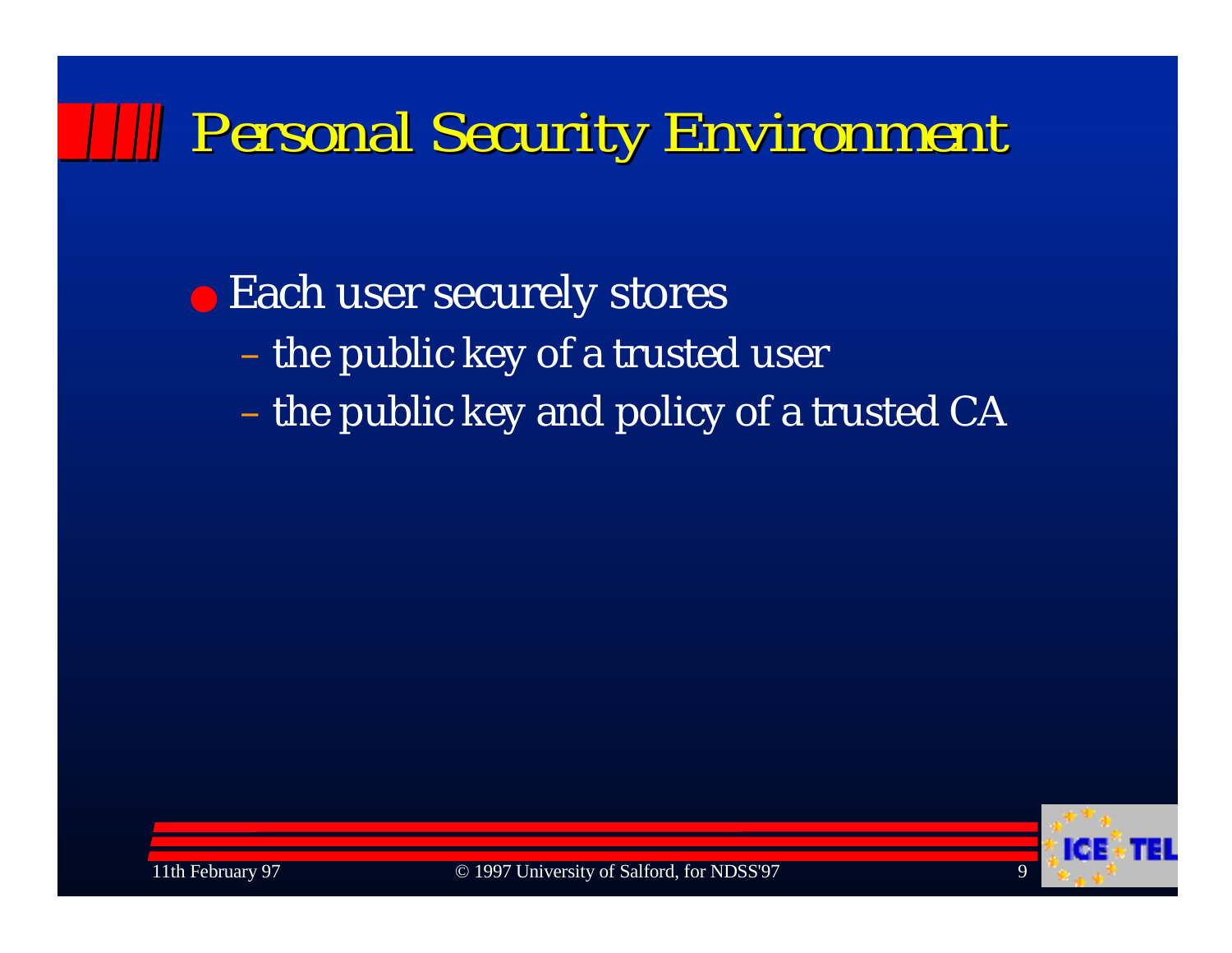## *Example - two users Example - two users*





User A User B

● User A obtains user B's public key by "secure means" and stores it in his PSE.

● User A can autheticate messages from user B

- User B need not do anything
- ●No policies involved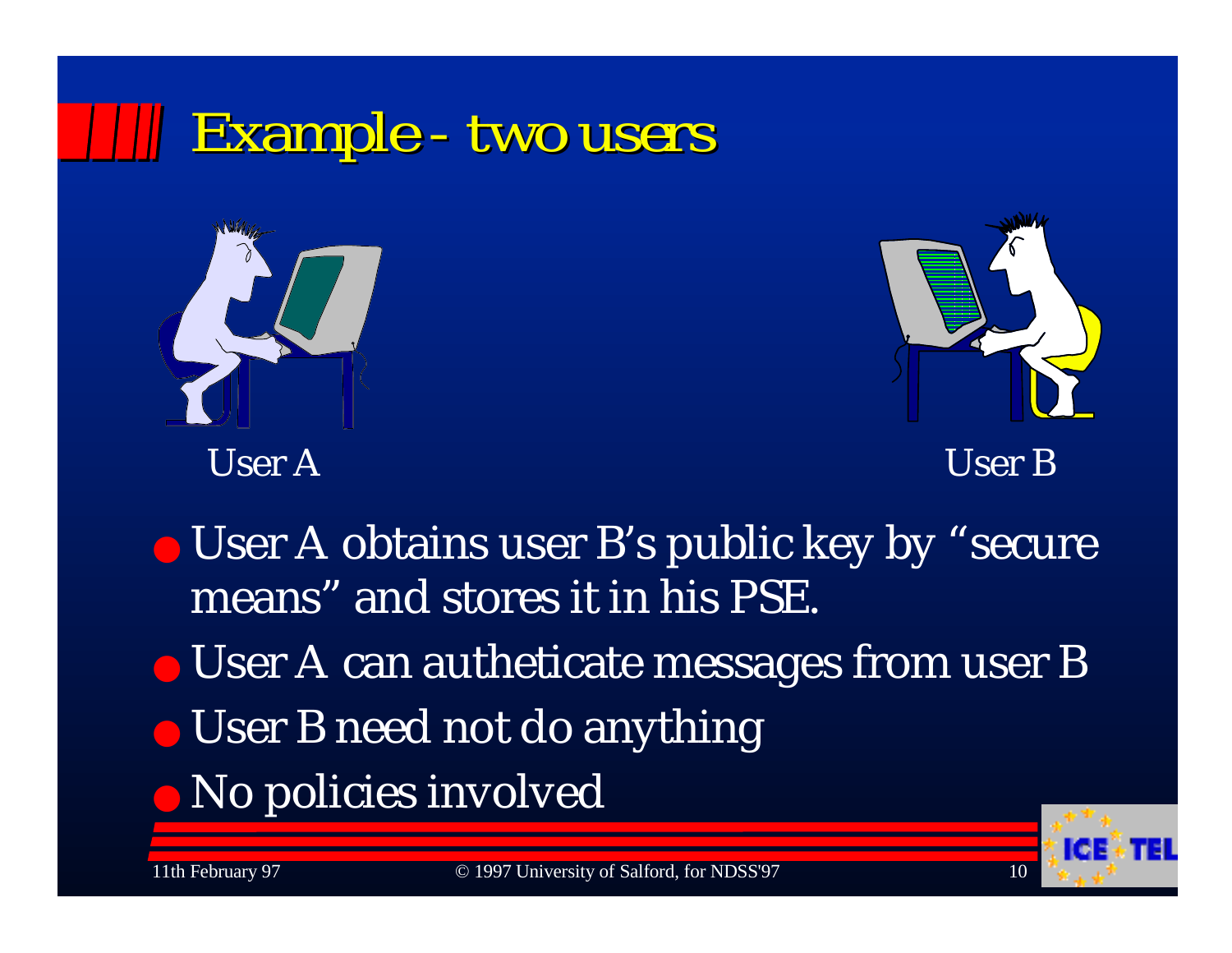

User A

Users at Company B

● Company B creates a CA and publishes a policy ● User A obtains company B's CA's public key and policy and stores it in his PSE.

● User A can autheticate messages from users in company B

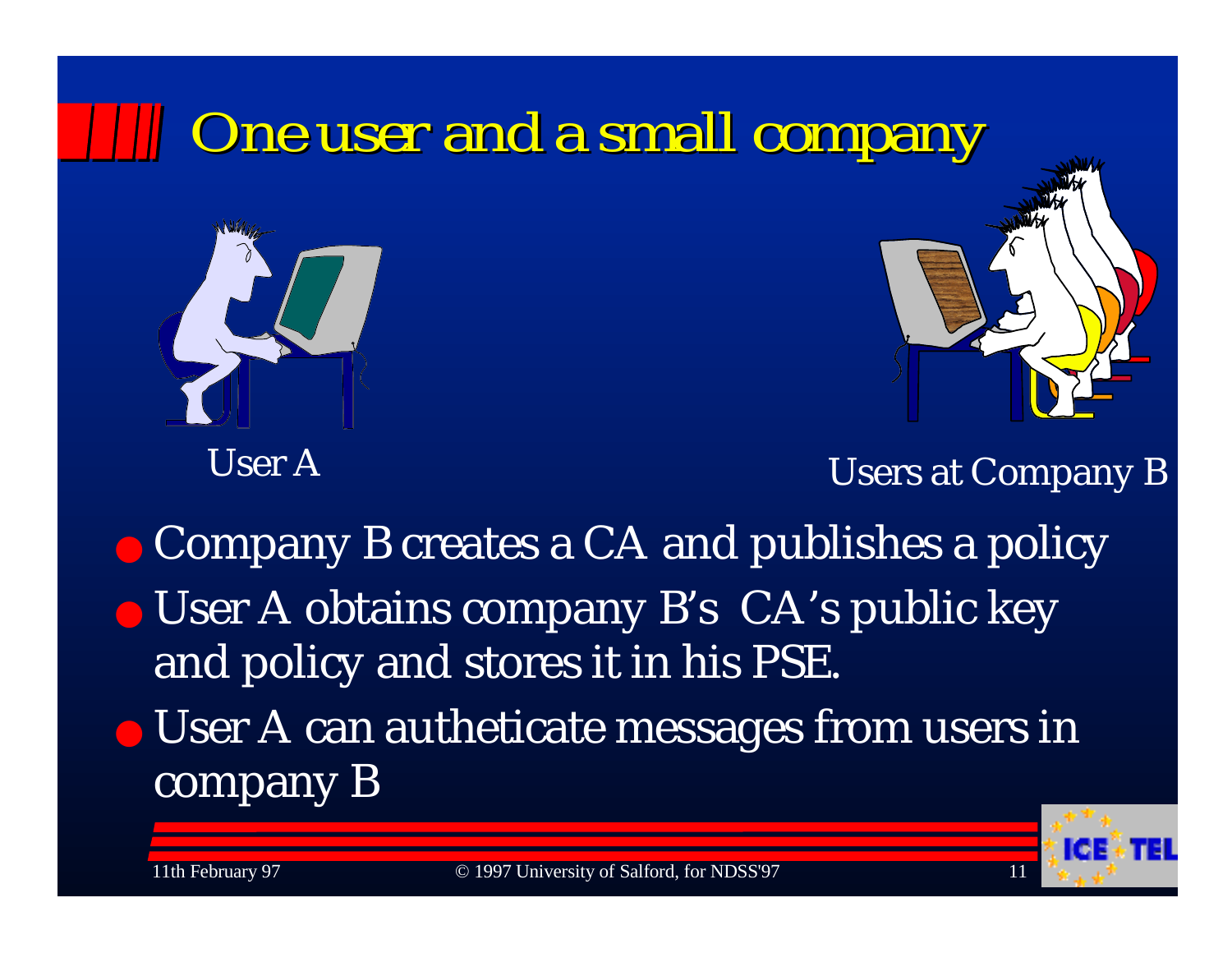

- Company B creates a CA hierarchy and publishes a policy for the root CA.
- Company A's CA issues a cross-certificate for Company B's root CA
- Users in company A know their CA's public key and policy.
- $\bullet\,$  Users in company A can autheticate messages from users in company B

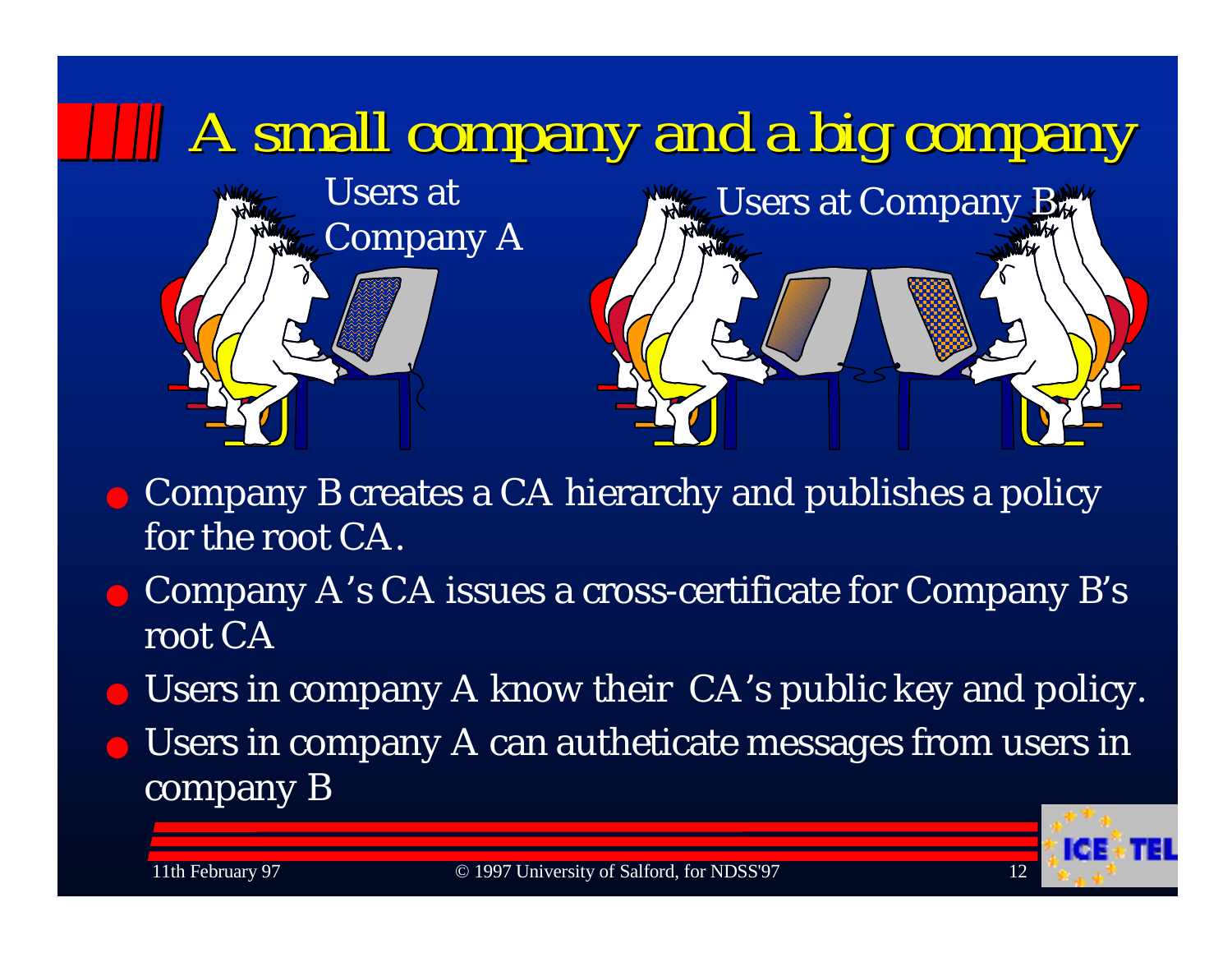

Users at Company B



11th February 97 **C** 1997 University of Salford, for NDSS'97 13

<u>ida</u>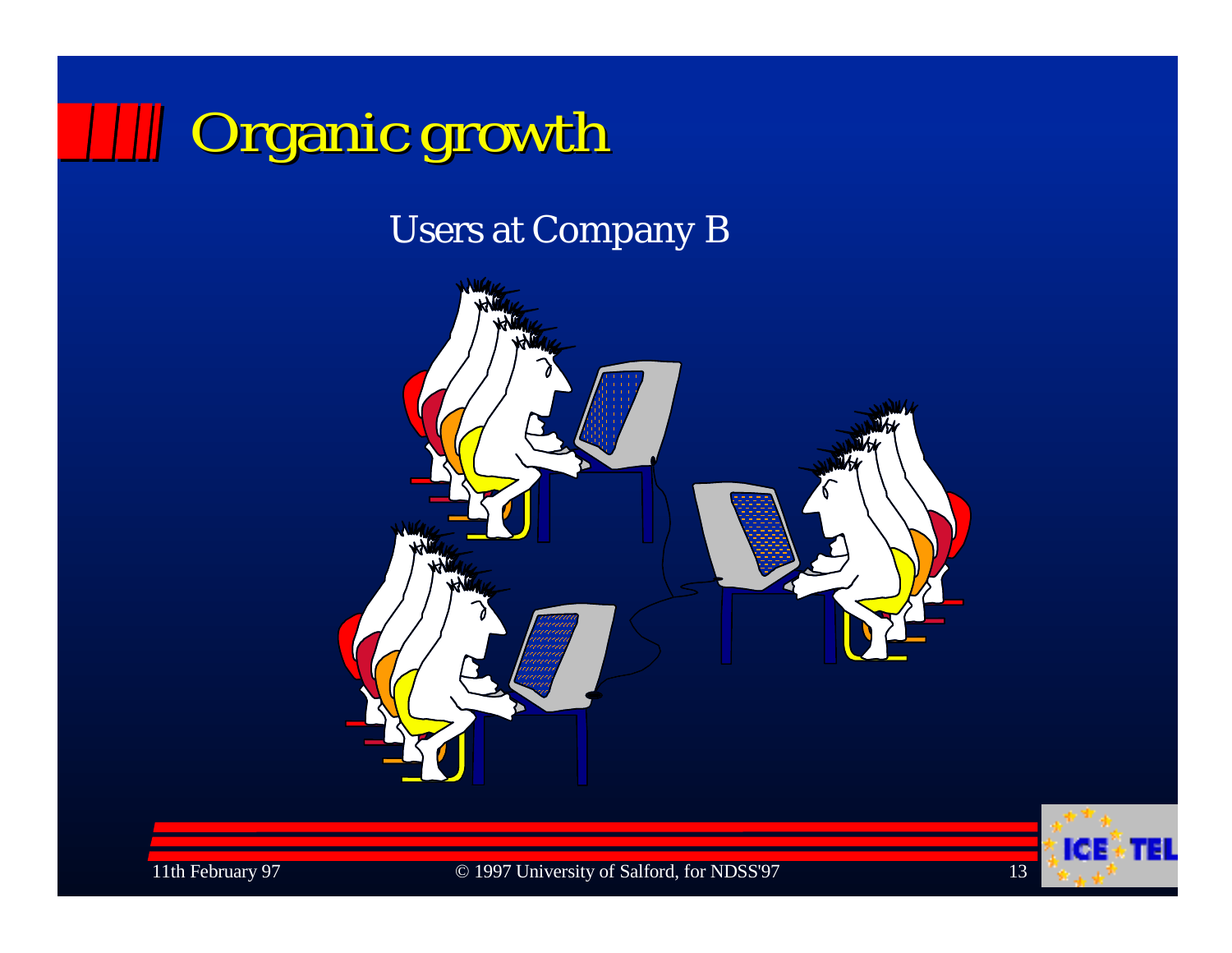## *Conclusions Conclusions*

● Scalable deployment model ● Flexibility permits reorganisation ● Supports embedded high security domains ● Explicit use of CA policy



11th February 97 © 1997 University of Salford, for NDSS'97 14